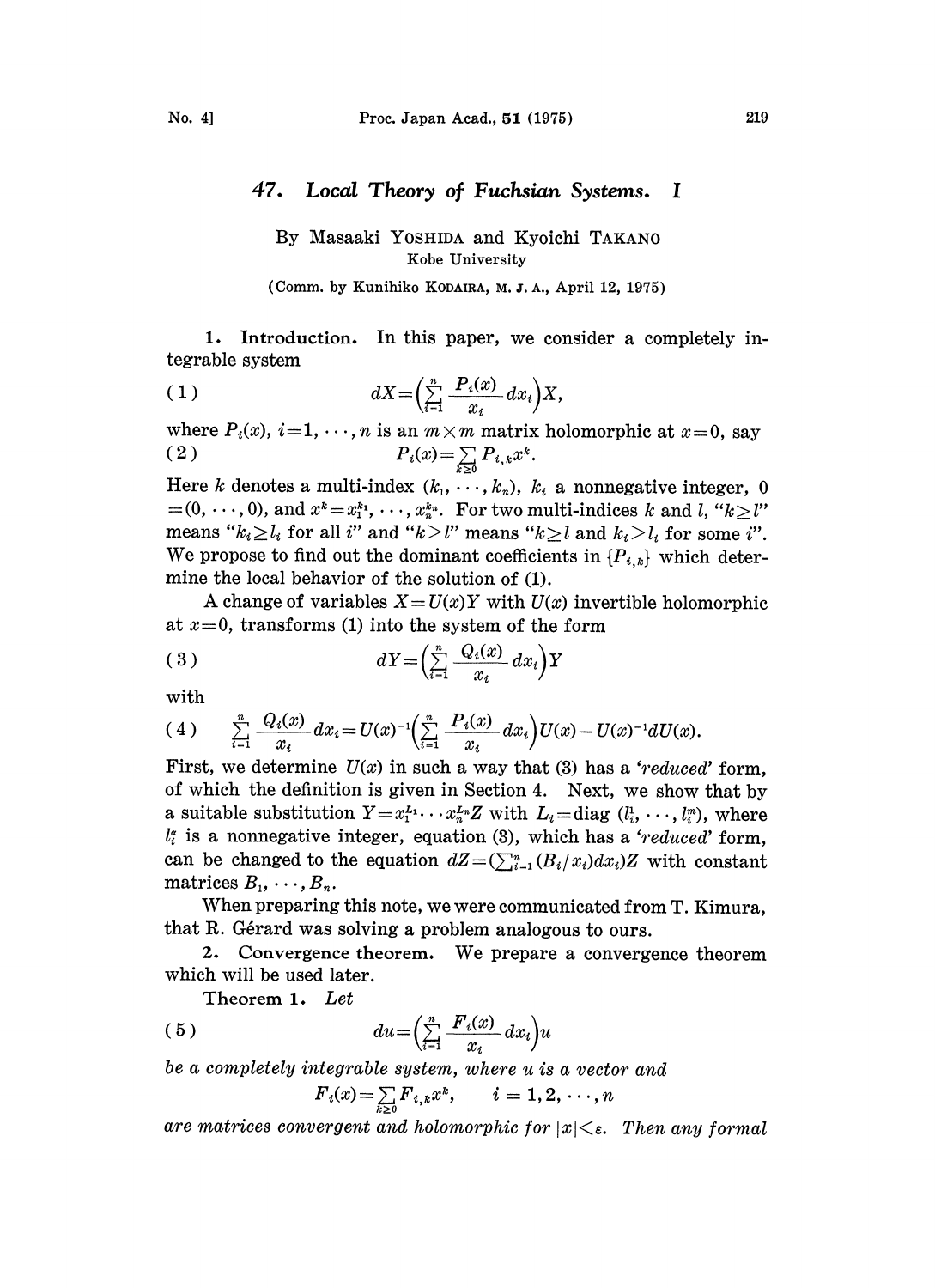power series solution of (5) converges for  $|x| \leq \varepsilon$  and represents a holomorphic solution of  $(5)$ .

:. Integrability condition. The integrability condition of a system (1) is equivalent to

(6),  $k_j P_{i,k} - k_i P_{j,k} + \sum_{k'+k''=k} [P_{i,k'}, P_{j,k''}] = 0$ 

for any  $i, j=1,\dots,n$  and  $k=(k_1,\dots, k_n)$ . Here [, ] denotes the usual bracket of matrices.

4. Reduction to a reduced form. Definition. We say the 4. Reduction to a reduced form. Definition. We say the equation  $dX = (\sum_{i=1}^n (P_i(x)/x_i)dx_i)X$  is 'reduced' with respect to  $(k, (\alpha, \beta))$  if  $a_i^{*\alpha} - a_i^{\beta} - k_i \neq 0$  for some *i* implies  $p_{j,k}^{\alpha\beta} = 0$  for all  $j = 1, 2, \dots, n$ , w equation  $dX = (\sum_{i=1}^n (P_i(x)/x_i) dx_i)X$  is 'reduced' with respect to  $(k, (\alpha, \beta))$ <br>if  $a_i^{\alpha\alpha} - a_i^{\beta\beta} - k_i \neq 0$  for some *i* implies  $p_{j,k}^{\alpha\beta} = 0$  for all  $j = 1, 2, \dots, n$ , where<br> $k = (k_1, \dots, k_n), P_i(x) = \sum_{k \ge 0} P_{i,k} x^k, P_{i,k} = (P_{$ more we say the equation has a 'reduced' form if it is reduced with respect to all  $(k, (\alpha, \beta))$ .

First we shall determine the coefficient  $U_k$  of  $U(x) = \sum_{k \geq 0} U_k x^k$  such that the transformed equation has a 'reduced' form.

4.1. Formal reduction. We decompose  $U(x) = \sum_{k>0} U_k x^k$  as follows;

$$
U(x) = U_0 \cdot U_1(x) \cdot \cdot \cdot U_N(x) \cdot \cdot \cdot
$$

where  $U_0$  is a nonsingular constant matrix and

$$
\begin{array}{l}U_{\scriptscriptstyle N}(x)\!=\!U_{\scriptscriptstyle N}^{(1,m)}(x)\!\cdot\! U_{\scriptscriptstyle N}^{(2,m)}(x)\!\cdot\!\cdot\!\cdot U_{\scriptscriptstyle N}^{(m,m)}(x)\!\cdot\! U_{\scriptscriptstyle N}^{(1,m-1)}(x)\\ \times U_{\scriptscriptstyle N}^{(2,m-1)}(x)\!\cdot\!\cdot\!\cdot U_{\scriptscriptstyle N}^{(1,1)}(x)\!\cdot\! U_{\scriptscriptstyle N}^{(2,1)}(x)\!\cdot\!\cdot\!\cdot U_{\scriptscriptstyle N}^{(m,1)}(x)\end{array}
$$

with

$$
U_{N}^{(\alpha,\beta)} = I + \sum_{|k|=N} U_{k}^{(\alpha,\beta)} x^{k}.
$$

Here  $|k| = \sum_{i=1}^n k_i$  and  $U_k^{(\alpha,\beta)}$  is a constant matrix, of which the  $(\gamma, \delta)$ component is zero except for  $(\gamma, \delta) = (\alpha, \beta)$ : the  $(\alpha, \beta)$  component will be denoted by  $u_k^{\alpha\beta}$ . We determine  $U_0, U_1^{(1,m)}(x), U_1^{(2,m)}(x), \cdots U_N^{(\alpha,\beta)}(x), \cdots$ successively.

Since  $P_{i,0}$  of  $P_i(x)$  in (2) is mutually commutative by the integrability condition  $(6)_{i,j;0}$ , we can choose a nonsingular matrix  $U_0$  such that

(7)  $\begin{array}{ll} \n\text{(i)} & A_i = U_0^{-1} P_{i,0} U_0, \, i = 1, \, \cdots, n \text{ is lower triangular,} \\
\text{(ii)} & \text{if } a_i^{a\alpha} - a_i^{\beta\beta} \pm 0 \text{ for some } i, \text{ then } a_i^{a\beta} = 0 \text{ for all } j = 1, \, \cdots, n, \n\end{array}$ where  $A_i = (a_i^{ab})$ . We note that the transformed equation by  $U_0$  is 'reduced' with respect to  $(0, (\alpha, \beta))$  for all  $\alpha, \beta$ . Furthermore, using the notation  $(\gamma, \delta) < (\alpha, \beta)$  for  $\delta > \beta$  or  $\delta = \beta$ ,  $\gamma < \alpha$ , we have

Proposition 1 (Induction process). Assume that the completely integral system  $dX = (\sum_{i=1}^n (P_i^{(x)}/x_i)dx_i)X$ ,  $P_i(x) = \sum_{k\geq 0} P_{i,k}x^k$ , is 'reduced' with respect to  $(k, (\gamma, \delta))$  both for the cases when  $k(|k| \le N)$  and  $(\gamma, \delta)$  is arbitrary and when  $k(|k|=N)$ ,  $(\gamma, \delta) < (\alpha, \beta)$ . Assume further  $P_{i,0} = A_i$  $=(a_i^{\alpha\beta})$  satisfies the condition (7). Then we can choose a transformation  $=U_N^{(\alpha,\beta)}(x)Y$  such that a consequent equation  $dY=(\sum_{i=1}^n (Q_i(x)/x_i)dx_i)Y$ ,  $Q_i(x) = \sum_{k\geq 0} Q_{i,k} x^k$ , is 'reduced' with respect to  $(k, (\gamma, \delta))$  both for the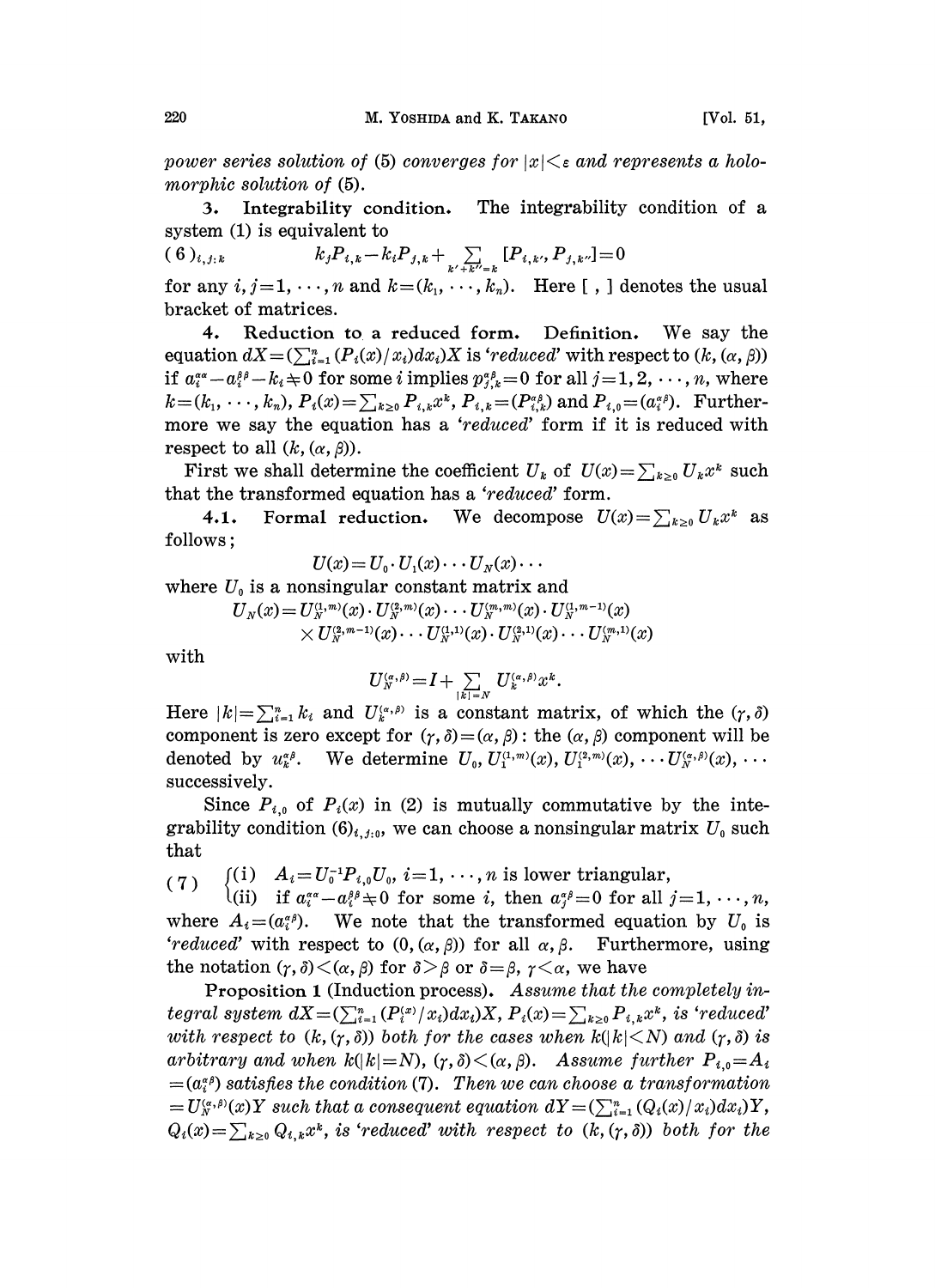cases when  $k(|k|< N)$  and  $(\gamma,\delta)$  is arbitrary and when  $k(|K|=N)$ ,  $(\gamma,\delta)$  $\leq (\alpha, \beta)$ . Furthermore

( 8 )  $Q_{i,k} = P_{i,k}$  for  $k(|k| \le N)$  i=1, 2, ..., n,

( 9 )  $q_{i,k}^{r\delta} = P_{i,k}^{r\delta}$  for  $k(|k|=N)$ ,  $(\gamma, \delta) < (\alpha, \beta)$ .

If  $a_{i_0}^{a\alpha} - a_{i_0}^{s\beta} - k_{i_0} \neq 0$  for some  $i_0$ , then the value of  $u_*^{\alpha\beta}(|k|=N)$  is determined by

(10) 
$$
(a_{i_0}^{\alpha\alpha} - a_{i_0}^{\beta\beta} - k_{i_0})u_k^{\alpha\beta} + P_{i_0,k}^{\alpha\beta} = 0.
$$

Apply the above proposition to determine  $U_{N}^{(\alpha,\beta)}(x)$ , by regarding the equation for  $X$  in the proposition as the equation transformed from (1) by  $U_0 \cdot U_1^{(1,m)} \cdots U_N^{(a-1,\beta)}(x)$ . Then

**Theorem 2.** There exists a formal power series  $\sum_{k\geq 0} U_k x^k$  with det  $U_0\neq 0$ , such that the formal substitution  $X=(\sum_{k\geq 0}U_kx^k)Y$  changes the system (1) into the system which has a 'reduced' form.

Remark 1. Although  $\sum_{k\geq 0} U_k x^k$  in Theorem 2 is not uniquely determined, it contains only finite number of undetermined parameters.

Remark 2. In Theorem 2, if no two eigenvalues of  $P_{i,0}$  differ by an integer for each i, we can choose  $\sum_{k\geq 0}U_k x^k$  with  $U_0=I$  such that, by  $X=(\sum_{k\geq 0}U_kx^k)Y$ , (1) is changed to the equation of the form  $dY$  $=(\sum_{i=1}^n (P_{i,0}/x_i)dx_i)Y$ . In this case,  $U_k(k>0)$  is uniquely determined.

4.2. Analytic reduction. By Theorem 1, we can prove the convergence of  $U(x) = \sum_{k\geq 0} U_k x^k$  in Theorem 2. Thus

Theorem 3. Given any completely integrable system (1), we have a convergent series  $U(x) = \sum_{k\geq 0} U_k x^k$  with det  $U_0 \neq 0$  such that the transformation  $X=U(x)Y$  takes (1) into

(11) 
$$
dy = \sum_{i=1}^n \left( \frac{Q_i(x)}{x_i} dx_i \right) Y,
$$

where

- (i)  $Q_i(x) = A_i + \sum_{k>0} Q_{i,k} x^k$  (finite sum),  $A_i$  being lower triangular,
- (ii) the  $(\alpha, \beta)$  component  $q_i^{a\beta}(x)$  of  $Q_i(x)$  is a monomial of x,<br>  $q_i^{a\beta}(x) = q_i^{a\beta} \cdot x_1^{k_1} \cdots x_n^{k_n}$ ,

$$
q_i^{\alpha\beta}(x) = q_i^{\alpha\beta} \cdot x_1^{k_1} \cdots x_n^{k_n},
$$

with  $k_u=a_u^{\alpha a}-a_u^{\beta\beta}, \mu=1,\cdots, n.$   $q_i^{\alpha\beta}(x)$  can be nonzero only if  $a_u^{\alpha a}-a_u^{\beta\beta}$  is a nonnegative integer  $k_u$  for all  $\mu = 1, 2, \dots, n$ .

5. Singular transformation. Consider the 'reduced' equation (11) in Theorem 3. Let  $L_i$  be a diagonal matrix  $(l_i^c)$ . A singular transformation  $Y=x_1^{L_1}\cdots x_n^{L_n}Z$  changes (11) into  $dZ=(\sum_{i=1}^n (B_i(x)/x_i)dx_i)Z$ , where  $b_i^{a\beta}(x)=q_i^{a\beta}(x)x_i^{l_1^{\beta}-l_1^{\alpha}}\cdots x_n^{l_n^{\beta}-l_n^{\alpha}}-\delta_{\beta}^{a}l_{i}^{\alpha}$ . Here,  $B_i(x)=(b_i^{a\beta}(x)), Q_i(x)$  $=(q_i^{\alpha\beta}(x))$  and  $\delta^{\alpha}_{\beta}$  denotes the Kronecker symbol.

We shall show that  $b_i^{\alpha\beta}(x)$  becomes constant by choosing nonnegative integers  $l_i^{\alpha}$  suitably. We classify  $\{a_i^{\alpha a}\}_{a=1,\dots,m}$  so that  $a_i^{\alpha a}$  and  $a_i^{\beta b}$  belong to the same class iff  $a_i^{aa} - a_i^{ab}$  is an integer. We denote by  $[a_i^{aa}]$  the class of  $a_i^{a\alpha}$ . For every  $a_i^{a\alpha}$ , we define  $a_i^{a\alpha}$  as a member of  $[a_i^{a\alpha}]$  which has the minimum real part. Then by taking  $l_i = \alpha_i^{a\alpha} - \alpha_i^{a_0\alpha_0}$ ,  $b_i^{a\beta}(x)$  becomes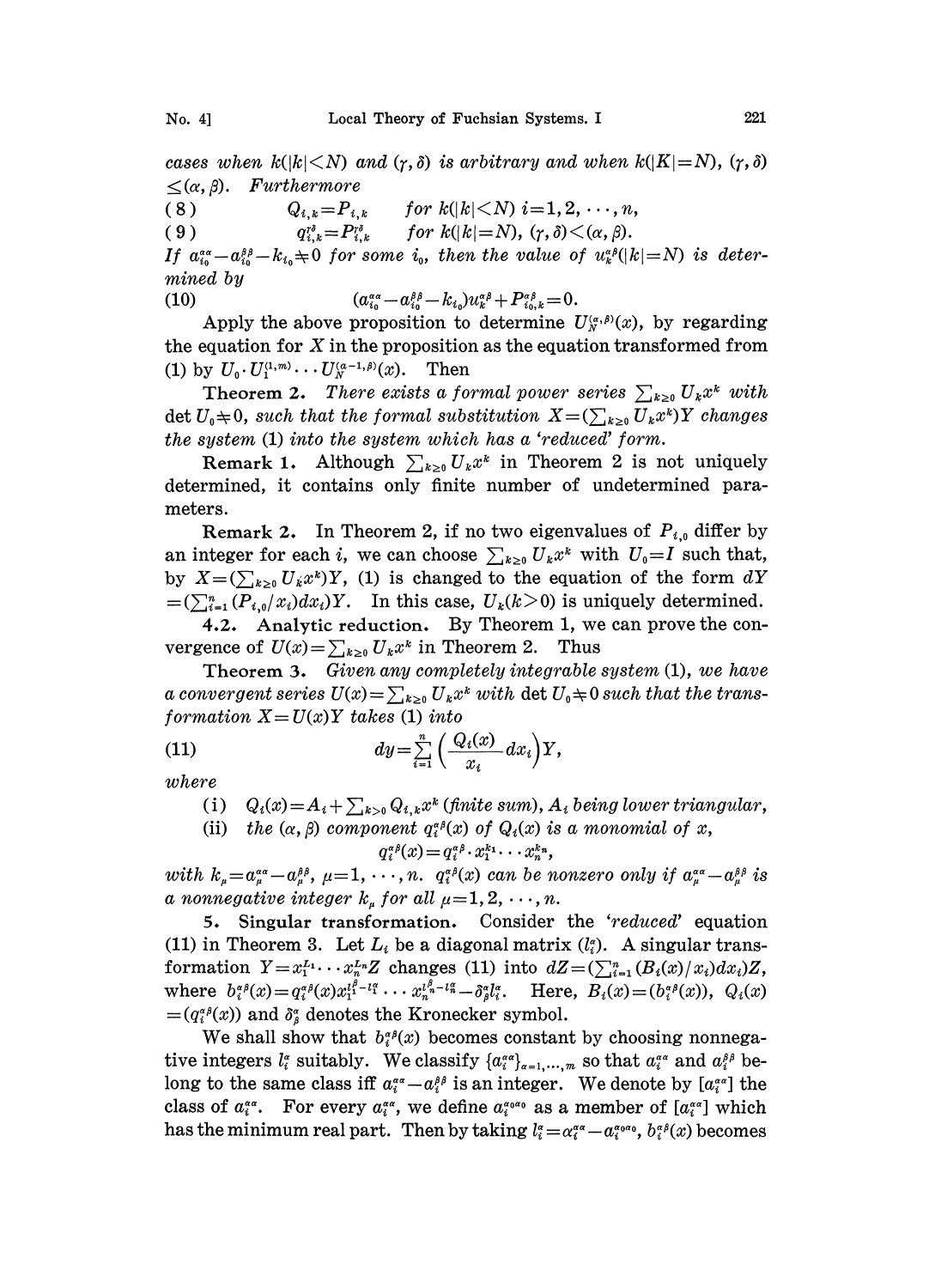a constant  $b_i^{s}$  by virtue of the properties (i), (ii) in Theorem 3. Thus we have

Theorem 4. By a change of variables  $Y=x_1^{L_1}\cdots x_n^{L_n}Z$  with  $L_i$  $=$ diag( $l_i^1, \dots l_i^n$ ),  $l_i^{\alpha}$  nonnegative integer, the 'reduced' equation in Theorem 3 can be transformed to

$$
dZ = \left(\sum_{i=1}^n \frac{B_i}{x_i} dx_i\right) Z,
$$

where  $B_i$  is a constant matrix given by

$$
B_i = A_i - L_i + \sum_{k>0} Q_{i,k} \qquad \text{(finite sum)}
$$

and satisfies  $[B_i, B_j]=0, i, j=1, \dots, n$ .

Remark 3.  $L_i$  in Theorem 4 is not uniquely determined, but it is unique up to integers in the following sense: Let  $L_i$  and  $L'_i$  be two diagonal matrices stated in Theorem 4, then  $l_i^{\alpha}-l_i^{\prime\alpha}=l_i^{\beta}-l_i^{\prime\beta}$  for any  $\alpha$ ,  $\beta$  with  $[a_i^{\alpha\alpha}]=[a_i^{\beta\beta}].$ 

5. Main Theorems. Combining Theorem 3 and Theorem 4, we have

Theorem 5. Given any completely integrable system (1) where  $P_i(x)$  is holomorphic at  $x=0$ , we have a nonsingular matrix  $U(x)$  holomorphic at  $x=0$  and a diagonal matrix  $L_i$ ,  $i=1,\dots, n$  of which the components are nonnegative integers such that the transformation X  $=U(x)x_1^{L_1}\cdots x_n^{L_n}Z$  changes (1) into

$$
dZ = \left(\sum_{i=1}^n \frac{B_i}{x_i} dx_i\right) Z,
$$

where  $B_i$ ,  $i=1,\dots,n$  is a constant matrix satisfying  $[B_i, B_j]=0$  for all  $i,j=1,\dots,n$ . The matrices  $B_i,L_i$  and the coefficients of the power series for  $U(x)$  can be concretely calculated by algebraic operations. And the eigenvalues of  $B_i + L_i$  coincide with those of  $P_i(0)$ .

By the same argument as in the proof of Theorem 5, we can obtain Theorem 6. Given a completely integrable system

(12) 
$$
dX = \left(\sum_{i=1}^{\nu} \frac{P_i(x)}{x_i} dx_i + \sum_{i=\nu+1}^{n} P_i(x) dx_i\right) X,
$$

where  $P_i(x)$ ,  $i=1,\dots,n$  is an  $m \times m$  matrix holomorphic at  $x=0$ , we have a transformation  $X = U(x)x_1^{L_1}\cdots x_\nu^{L_\nu}Z$  which changes (12) to dZ  $=(\sum_{i=1}^{\nu} (B_i/x_i)dx_i)Z$  where  $U(x)$ ,  $L_i$  and  $B_i$ ,  $i=1,\dots, \nu$  satisfy the same condition as in Theorem 5. Furthermore,

$$
U(x) = (I + \sum_{k_{\nu+1}+...+k_n \geq 1} V_k x^k)(W_0 + \sum_{k_1+...+k_{\nu} \geq 1} W_{k_1,...,k_{\nu}} x_1^{k_1} \cdots x_{\nu}^{k_{\nu}})
$$

The details will be published elsewhere.

## References

[1] P. Deligne: Equations differentielles à points réguliers singuliers. Lec. Notes in Math., 163. Springer (1970).